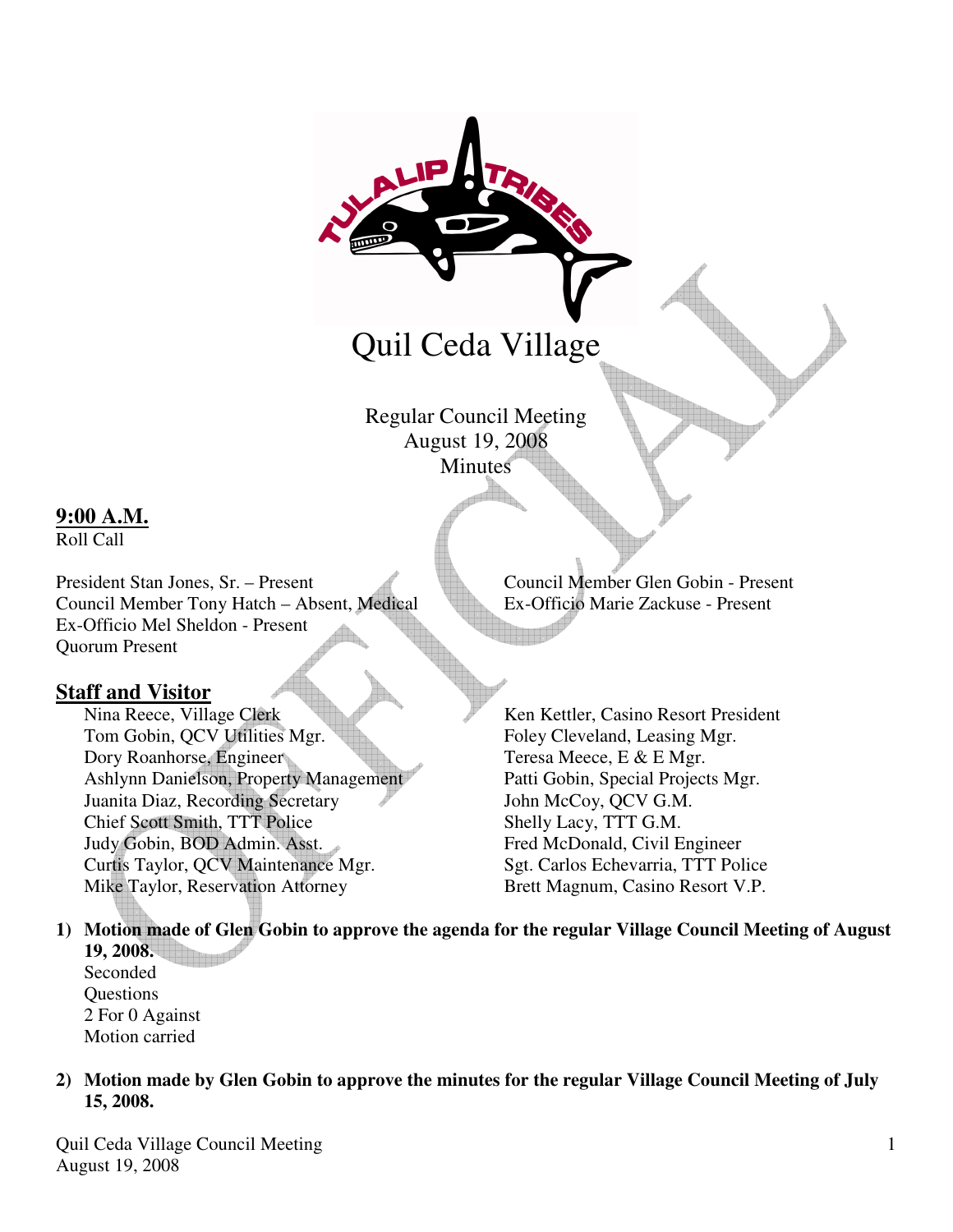Seconded **Ouestions** 2 For 0 Against Motion carried

# 3) Police Report

Hand out – Statistics – Six month report

Discussion: Chief Smith, Glen Gobin, Mel Sheldon, Chief Smith, Leo Joinette,

There are issues with the hotel security and requiring the TTT police to arrive and check the rooms when wake-up calls are not answered. This will be addressed at the Resort Casino meeting. The current protocol in place at the hotel was not discussed with the tribal police before being enacted. The police report shows that child neglect is taking place in QCV. Where is this happening? Children sometimes are left in vehicles or are left behind or lost in stores. The Council would like the police report to define the exact area and reason child neglect is happening within QCV. Council would like research on the accidents that happen at the intersection of 88<sup>th</sup> Street and Quil Ceda Boulevard. Solutions for these high traffic areas have been discussed and are continuing to be researched by staff. TTT police are working on traffic control for high traffic days such as black Friday and other heavy holiday shopping days. TTT police will coordinate with QCV staff on these issues. The staff responded in a timely manner and did a good job in responding to the hotel fire on Sunday. TTT police worked well with the hotel staff. Are procedures in place in the event of an emergency? The hotel staff and TTT police will be meeting on creating an emergency plan. The hotel staff has members that will ensure the safety of elders during times of emergency. The more planning and training that is provided the better an emergency will be handled. The 2010 Olympic Committee will be meeting with City of Marysville, Snohomish County Sheriffs and TTT Police and staff to discuss the safety of the Olympic athletes that may stay in the area.

# **Engineering Services**

4) FYI – Boom City Electrical Follow-up Report

 Discussion: Dory Roanhorse, John McCoy, Mel Sheldon, Glen Gobin, Stan Jones, Sr., Tom Gobin This is a discussion on the electrical at boom city. Staff's recommendation is to secure the site by fencing and gating the entrance and also placing cameras at the site. Who will monitor the cameras? Staff will bring the cost back at the next Village Council meeting for the cameras.

5) Resolution No. 2008-028 authorizing the engineering design work for the  $93<sup>rd</sup>$  Street bridge in an amount not to exceed \$300,000 (three hundred thousand dollars) with funding to come from account 37 (roads), strategic plan funds and Village tax reserves. **TABLED**

Discussion: John McCoy, Glen Gobin, Mel Sheldon, Stan Jones, Sr., Nina Reece, Mike Taylor, Leo Joinette,

This is to design a road on 93<sup>rd</sup> and eventually add a bridge across Coho Creek. The road would be west of Home Depot and Wal-mart. A master plan for this will be brought back at a later date to the Village Council. The funding sources give three different funds including the reserve tax account. Some of the money would be funded from this account but not all. The Village Council has requested a list of projects from Tribal Government and Quil Ceda Village for this funding. Is the tax money going into several accounts or one fund? At this time the money is going into one account. The sales and use tax, cigarette, tax fuel tax, etc. are put into one account and then after it is audited, a Resolution is prepared for the Village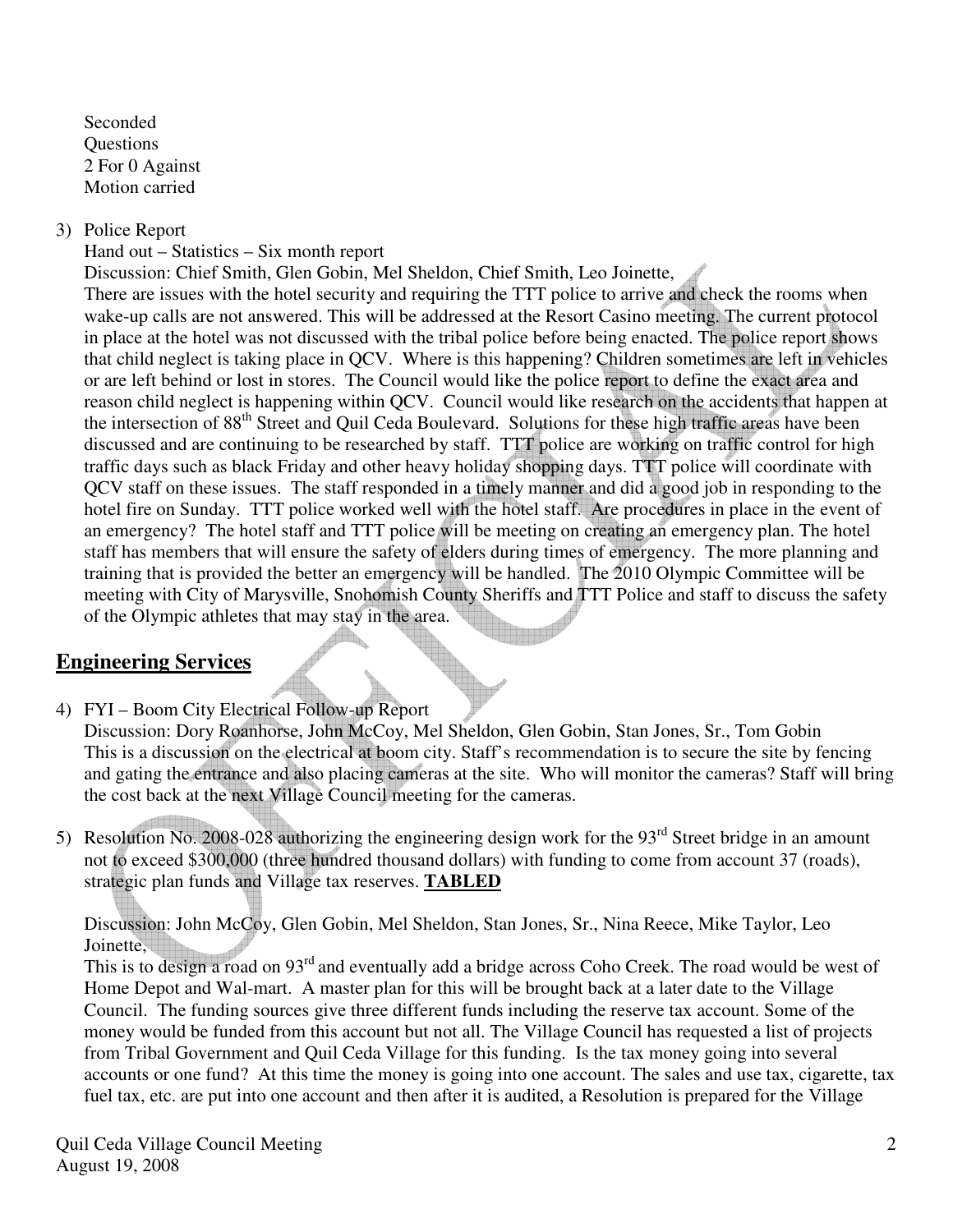Council to approve any money that is moved out to pay for the operational expenses of Quil Ceda Village. The Village Council would like a monthly report of the tax revenue that we can track the funds and utilize them when needed. The Village Clerk prepares a monthly spreadsheet a will bring that to the Council. The Council wants to also monitor which monies where drawn down from the account for expenses. The 2008 fuel tax has been allocated for  $116<sup>th</sup>$  Street by the Village Council and the Tulalip Board of Directors. Future negotiations with the State of Washington may change the use of the fuel tax to specific projects related to transportation. The Village Council requests that staff research the previous design work that has been completed on the 93<sup>rd</sup> Street project. Designs and studies were done. Staff will research and bring this back to the Village Council at a later date. The Village Council President directs that Council Member Glen Gobin and the Village General Manager work together to further research this issue.

# **Utilities & Environmental Services**

**6) Motion made by Glen Gobin to approve Resolution No. 2008-029 authorizing the purchase of two Bio-cube Odor Control Units from BIOREM Environmental, Inc. with installation to be done by Treatment Equipment with a total cost not to exceed \$76,000 (seventy-six thousand dollars) with funding to come from Utilities & Environmental Services Capital Improvement fund.**  Second

Questions: Tom Gobin, John McCoy, Mel Sheldon

 This is for the purchase of two new bio-cube odor control units. Is this problem happening because of the maintenance scheduled that occurs every two years or is it a daily situation? It is a combination of occurrences. We need to be pro-active on this. The odor is created from issues stemming from the Resort Casino. Where is the rest of the paperwork? This only gives the cost of the units. What is the installation cost? Has staff contacted more than one company or is it being sole sourced and if it, what is the justification? Isn't there a bidding requirement for staff to use? Staff is waiting on the financial paperwork for the installation. Staff was ensured by the company that each unit would not be more than \$20,000.000 per unit. Staff would like to use the company that the equipment was purchased from. We could go out to bid on this if that is what is directed.

2 For 0 Against

Motion carried

# **Administration**

- 7) Solid Waste Franchise Ordinance (Tax) "Draft" Discussion: John McCoy, Glen Gobin, Mike Taylor, Mel Sheldon This is the first reading, there will be three readings. This will allow us to tax like any other municipality. The G. M. has checked with Shelco on solid waste. More of a study needs to be done. Council would like to know where we are right now and where we want to go with this. The issue with exclusive and non exclusive needs to be further researched. Staff will bring this back for a second discussion and with a report of findings.
- 8) Measuring Perceptions of the Tulalip Tribes Survey Discussion: John McCoy, Stan Jones, Sr., Glen Gobin, Patti Gobin, Ken Kettler, Stan Jones, Sr., Shelly

Quil Ceda Village Council Meeting August 19, 2008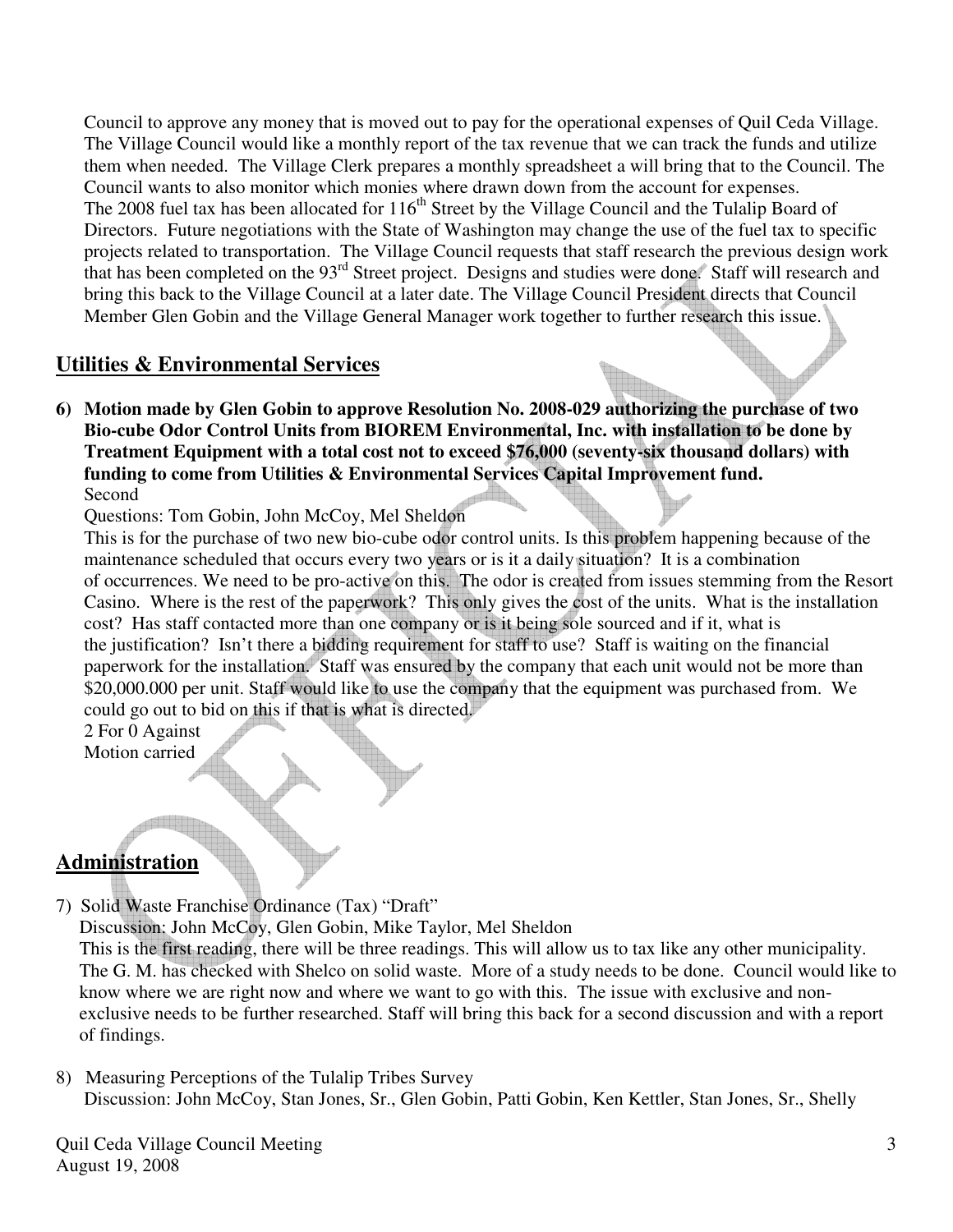#### Lacy, Marie Zackuse, Mel Sheldon

 Page 36 shows a pole from N. Tacoma and Canada for Public Service Announcements (PSA). This is to take us to the next level and to better understand what our customer needs are. Staff recommends that we move forward with the PSA. This would allow us to make polling all the way into British Columbia. We would be able to make targeted calls. The G.M. would like to expand and utilize this poll. The estimated cost would be \$120,000.00. Henry Hu is a good contact person up in Canada. All three divisions of the Tribe need to sit down and better understand what this survey will accomplish. The PSA would allow us to figure out who we could target. This would be a structured marketing effort between all three Tribal divisions. This should be a critical survey for the Tribe. We need to come up with a tourism package. Can we fashion this in what people want to see in tourism? Are we going to go out to bid on this? The casino staff has worked with Strategies 360 on a similar poll and it showed us the positive feed back the Tribe received for the police department. This has assisted us with the customer perceptions. Council is concerned about many areas within the Reservation that need to be improved, cleaned and restored. Staff is working on these issues and many discussions have taken place. Improvements and restoration will be included in the 2009 budget. Council would like the three General Managers to meet and bring back the Tribes' needs list before a survey is put together a survey. This needs to follow the bidding process. We always want to utilize the same business once they have done work for us without checking with other businesses that can do the same work. The survey will help the Tribe determine what the perception of the community currently is? The survey should reflect all the entities of the Tribe. It will help the QCV and the Tribe to get some constructive data. This will be discussed with the Tulalip Tribes full Board of Directors and include all three General Managers.

- 9) Transportation within Quil Ceda Village Boundaries Electric Powered Vehicles
	- Discussion: John McCoy

 This is an FYI. The General Manger will be purchasing a golf cart to use around the Village. This will be road authorized. Did we look at what the City of Marysville is using? They are using Smart cars. Staff will research this option.

10) FYI - General Manager Contract & Check Signing Authority

#### Handout

 Discussion: Nina Reece, Glen Gobin, Judy Gobin, John McCoy, Mike Taylor, Stan Jones, Sr., Mel Sheldon, Shelly Lacy

 At the May Village Council meeting, Council had concerns about contract signing authority. Staff was asked to research the current contract signing authority. Staff has completed the research and is presenting the Council with the documents showing resolutions that has been passed giving the General Manager authority for contracts with limitations. What is the scope of this? What is the process of communication between the General Managers and the BOD. Is the BOD going to be informed? There have been a number of changes to the G.M. signing authority throughout the last five years. The BOD receives an FYI report from the Resort Casino GM and the TTT GM on contracts they sign. The Village GM should provide the Village Council with a similar report. What specifically do we need to provide to the Village Council? A report is given at the end of the month and if permission is needed or FYI is given then staff will communicate with the BOD before the approval. The policy needs to be monitored and adhered to by the General Managers. If these are new projects that were not approved in the budget then they should come before the Village Council and then the Tulalip Board of Directors.

# **Tulalip Data Services**

Quil Ceda Village Council Meeting August 19, 2008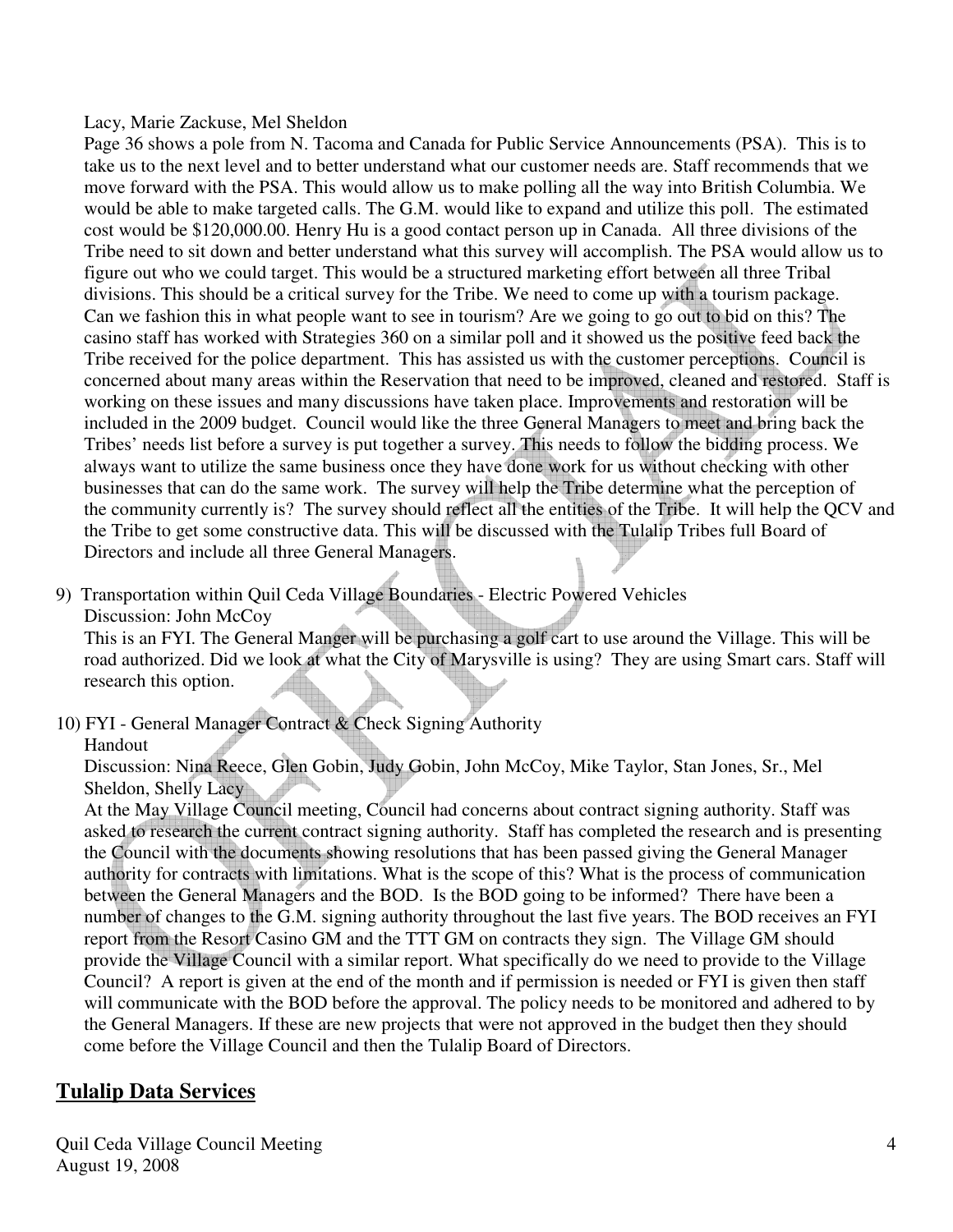11) Resolution No. 2008-027 authorizing TDS to hire 5 additional FTE (4 Call Center and 1 Security) to support expansion of the TDS Call Center to 18 hours per day at an estimated cost of \$140,000. **No Action on the Resolution** 

Discussion: John McCoy, Shelly Lacy, Glen Gobin, Bill Erdly

 This is within budget. This will allow staff to also work with the Resort Hotel. This will be re-justified in the 2009 budget. There seems to be justification for this. How many TDS team members are there now? Is there a report to justify the numbers? How did we determine the numbers? How many staff will be needed for the future? The critical factor is how badly is the service needed? It will basically help us to expand and provide services to our customers. There are currently 10-15 calls per night and on the weekends. This would be for front line people and to help us to assess if we need more qualified persons to take care of this. This should be further researched and brought back to the next Village Council. The Casino staff is working with the IT department to find remedies for these issues. The Casino is also working with the TDS staff on leveraging staff together.

# **Leasing Update**

12) Real Estate Update-Off the record discussion

### **Travel Report**

13) FYI-Out of State Travel Report The report is for July and August.

# 14) QCV Tax Code

 Discussion: John McCoy, Marie Zackuse, Brett Magnum, Teri Gobin A report is needed for the Hotel tax, convention taxes, restaurant taxes and where they are applicable. Council wants to be charging all the taxes. In some areas a discount can be given for Tribal Members. Currently, discounts are given to seniors, elders, Casino employees, etc. Tribal Members should be eligible for discounts if they show their ID. The General Manager will work with the Resort Casino on the discounts.

 How was the tax waived for the C-TED Conference at the last meeting? It was done with a Village Council directive. The sales and use tax and the hotel motel tax was waived for the room rates only not the convention or food and beverage. What does the ordinance call it? What was the amount saved by the conference if they don't pay the tax? The estimated waived tax revenue would be \$25,000.00. The Village Council wants to apply taxes to the same sales and uses as the State of Washington. The Village passed a resolution which set the tax at the same rate as the City of Marysville, currently 8.5%. The hotel occupancy tax is determined by the Village Tax Code which is set at 2%. The Council discussed its ability to waive taxes. The Village Council determined that it does not want to waive taxes and does not have language in its tax code to allow waiving taxes.

 **Motion made by Glen Gobin to rescind the actions of the Village Council which waived the Sales & Use Tax and Hotel Occupancy Tax at the last Council meeting in July 2008.** Seconded **Ouestions**